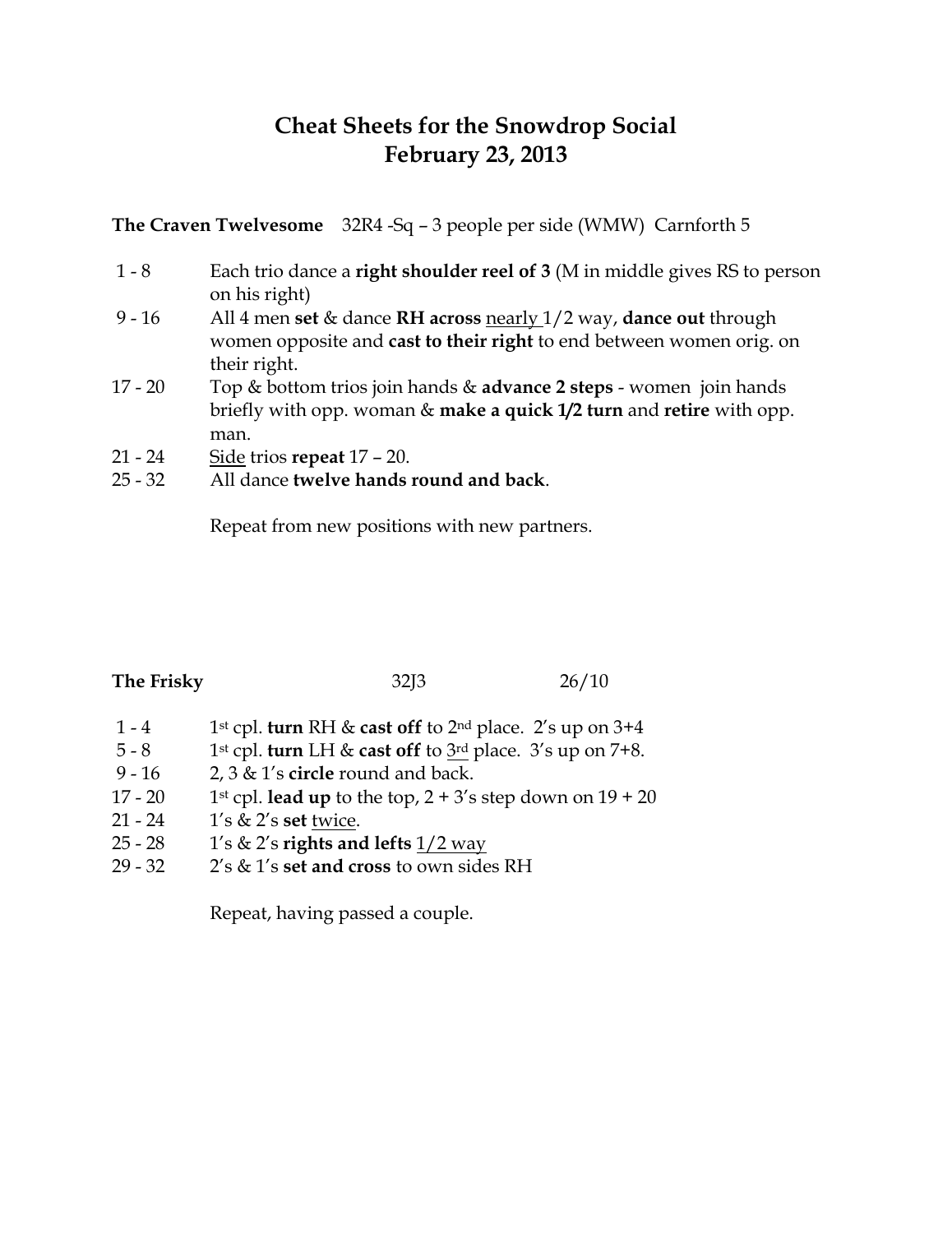**Jean Martin of Aberdeen** 32S3 (3 cpl. set) 3 Dances for 2006

- 1 4 1st cpl. **turn** RH, cast off one place. 2's step up on  $3 + 4$ .
- 5 8 All 3 cpls. **circle** round to left to end in lines of 3 across the dance, L facing down & M facing up
- 9 12 All set & **change places** with partner RH.
- $13 16$

## **1 All 3 cpls.** circle **round to left to end in centre of dance facing up**  in order 3,1,2.

- 17 24 All 3 cpls. **allemande** to finish in order 2,1,3.
- 25 28 1M+3W **set advancing** & **turn 3/4** BH ending back to back, **while** partners **chase** anticlockwise 1/2 way round to face partners in a line up & down dance.
- 29 32 1st & 3rd cpls. **set** to partners & **turn BH** to own sides. (order 2,3,1)

NB. Bars 25 – 32 is the "**bourrel**".

Repeat with a new top couple

| Fair Jenny's Jig | 32J3 | Wallace - From the Redwood Woods Coll |  |  |  |
|------------------|------|---------------------------------------|--|--|--|
|                  |      |                                       |  |  |  |

- 1-4 1 cpl. **set** & **cast off** one place; 2nd cpl. step up on 3-4
- 5-8 1cpl. **set & turn RH** halfway to face 1st corners
- 9-16 1cpl. **turn** 1st corner **LH**, partner RH, 2nd corner LH, partner RH, to end in 2nd plc. on own side, facing out
- 17-24 **RS reels of 3** on the sides; 1st cpl. end back to back in the centre ready for
- 25-32 **Double triangles**.

Repeat, having passed a couple.

**Corn Rigs** 32R2 4/12

- 1-8 1st couple **cast off** on own sides for 4 steps, turn inwards & dance up to orig. place.
- 9-16 1st couple dance a **figure of 8** around 2nd couple.
- 17-24 1st couple **lead down the middle & up**.
- 25-32 1st & 2nd couples **Poussette**.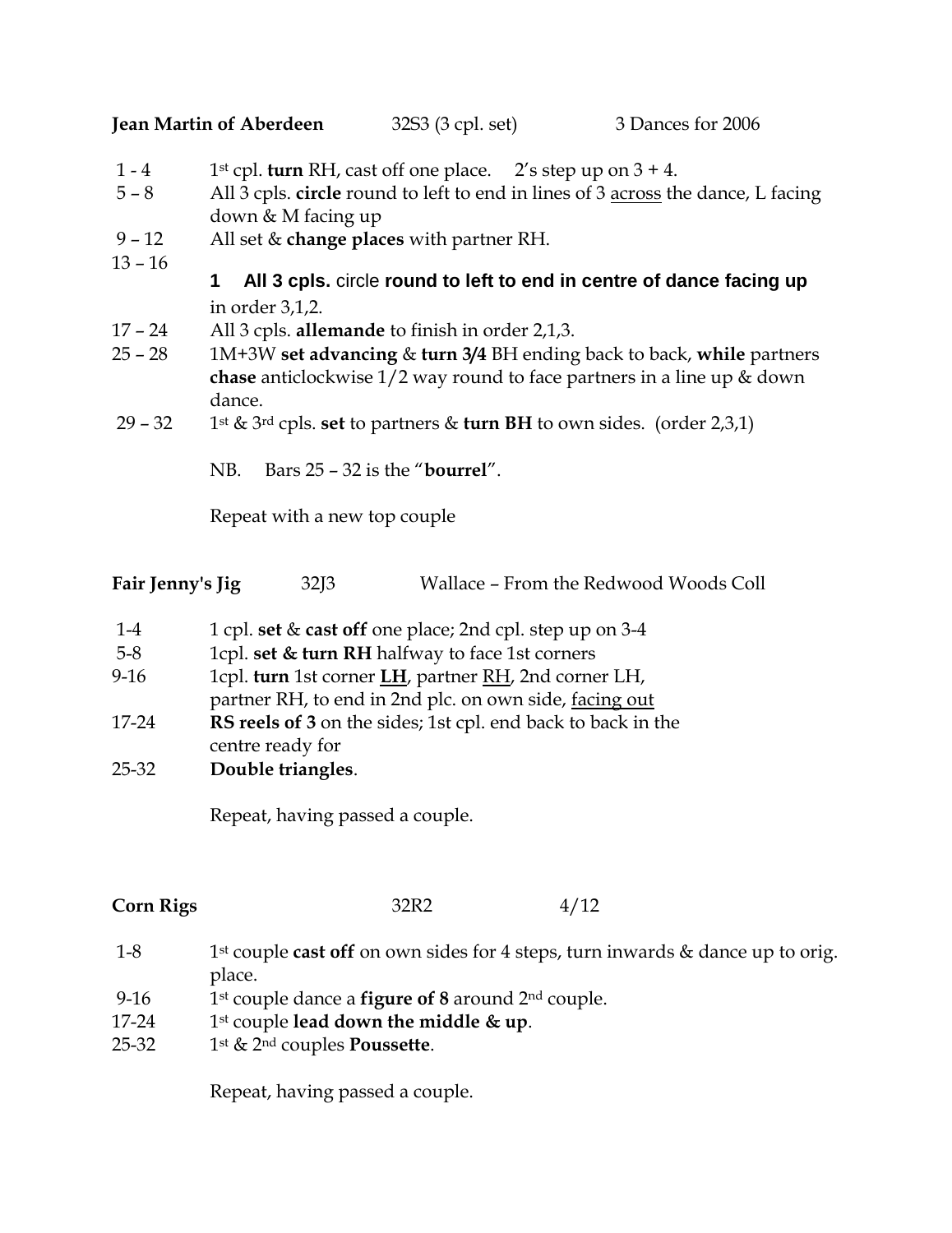**Miss Milligan's Strathspey** 32S3 Jubilee Dances 1973

- 1 4 1st & 2nd cpls. **circle once round** to the left & end facing each other, nearer hands joined
- 5 6 1's & 2's **set**. On 2nd step, 1's **turn towards each other** to face up
- 7 8 1st cpl. **cast off** to 2nd place as 2's **dance up** to 1st place & face out.
- 9 -16 2, 1, & 3's **mirror reels of 3**, all join hands with ptnrs. where possible. 2's & 3's dance long way round to end. (1's begin in and down)
- 17 18 2, 1 & 3's **set**
- 19 20 2nd & 1st cpls. **turn** ptnr. **left** hand 1/2 round & face down
- 21 24 1's followed by 2's **lead down, cross over below** 3's & **cast up** to orig, places.
- $25 32$  1st & 2<sup>nd</sup> cpls. dance the **Knot.**

Repeat, having passed a couple.

| <b>Maxwell's Rant</b> | 32R3 | 18/10 |
|-----------------------|------|-------|
|-----------------------|------|-------|

- 1 8 1st cpl. dance **cross over mirror reels**, ending in partner's place
- 9 16 1st col. dance **cross over mirror reels**, ending in orig. place.
- 17 20 1st cpl. **cross** RH, **cast off** one place. 2's up on  $19 + 20$
- 21 24 1st cpl. dance **half figure of 8** up round 2nd cpl.
- 25 28 1st cpl. **dance down** between 3rd cpl & **cast up** to 2nd place.
- 29 32 2,1, & 3's **turn** ptnrs. RH.

Repeat, having passed a couple.

**Light and Airy** 32J3 4/5

- 1 4 1st cpl **set & cast off** to 3rd place *(2nd & 3rd cpls. up on 3+4)*
- 5 8 1st cpl **set & cast** up to orig places *(2nd & 3rd cpls down on 7+8)*
- 9 16 1st cpl **lead down the middle & up**
- 17 24 1st & 2nd cpls **Allemande**. 1st cpl end <u>facing 1st crnrs</u>.
- 25 32 1st cpl **turn** 1st crn RH, partner LH, 2nd crn RH & cross own side LH.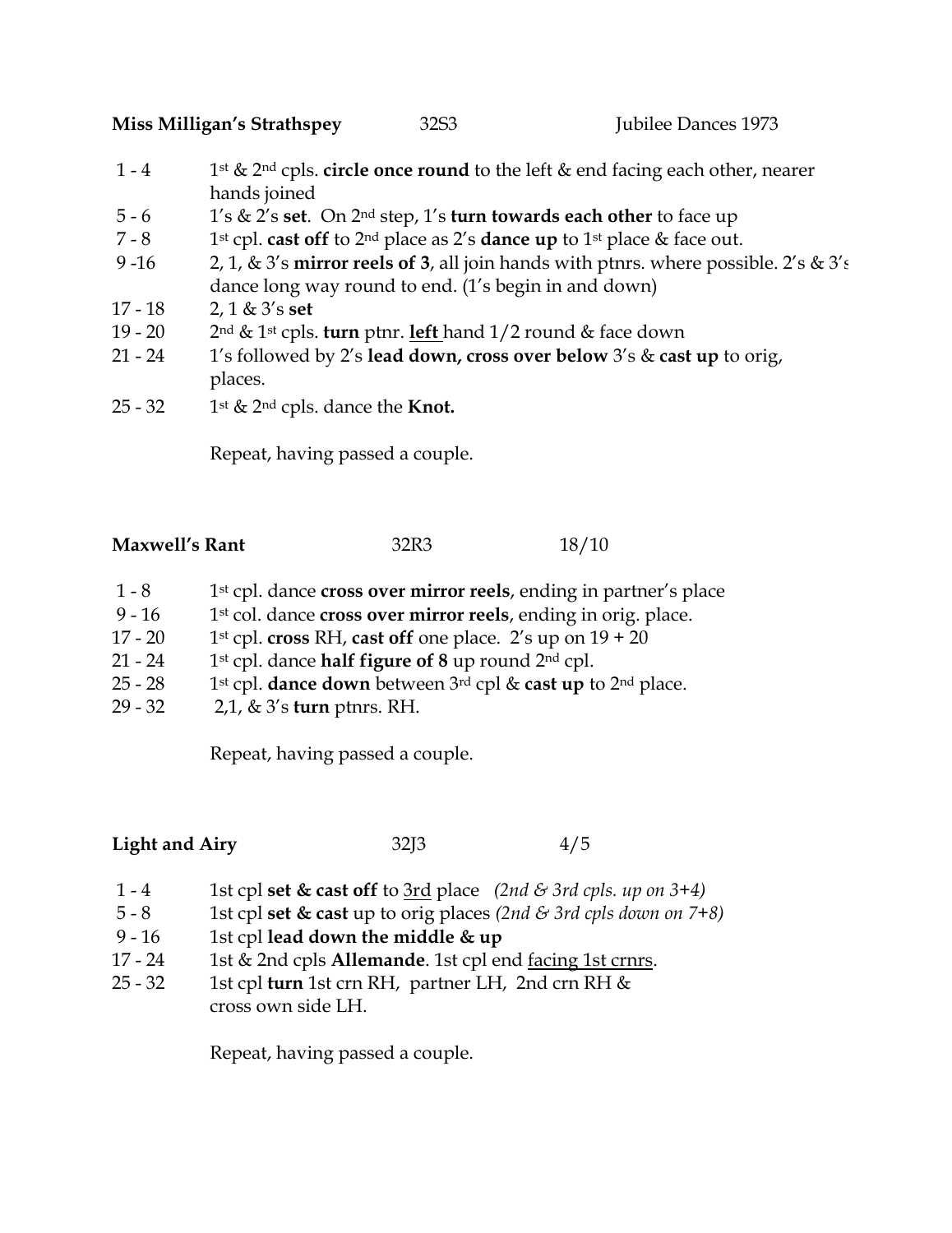- 1 2 **All set** to ptnrs.
- 3 4 1M + 2W, and 3M + 4W, **turn 3/4 RH & dance out to own sides**: 1M into 2M place, (3M into 4M pl.), while 1W + 2M (& 3W + 4M) **cast on one place clockwise**. Order 2,1,4,3. (on own sides)
- 5 6 **Repeat pattern** of 3 4 to end in orig, places (Bars 3-6 should be danced as a continuous 4 bar phrase flowing from bars 4-5)
- 7 8 **All set** to ptnrs.
- 9 12 1st & 4th cpls. **cross RH** & 1's **cast** down & 4's cast up one place while 2's & 3's step up or down
- 13 16 1's & 4's dance **1/2 rights & lefts** (omit polite turn) Order 2,4,1,3.
- 17 24 All dance **reels of four** on the sides.
- 25 32 2nd & 4th cpls. and 1st & 3rd cpls. dance **all round poussette**.

Repeat from new positions.

**Miss Johnstone of Ardrossan** 32R5 Goldring - 14 Social Dances for 2000

- 1-4 1st cpl. **set & cast** 1 place. 2's up on 3+4.
- 5 8 1's followed by 3's **dance up & cast** 1's to 3rd place and 3's to 2nd place.
- 9 16 1's cross down and dance **mirror reels of 3** with 4's+5's on opposite sides 1's end in 3rd place opposite side facing up.
- 17 24 1's cross up and dance **mirror reels of 3** on own sides with 2's+3's 1's end in 3rd place own side.
- 25 32 1's **set & cast** down 1 place. 4's up on 27+28. 1's followed by 5's **dance up** between 4's and **cast off**– 1's to 5th place and 5's to 4th place. Finish 23451.

Repeat with a new top couple.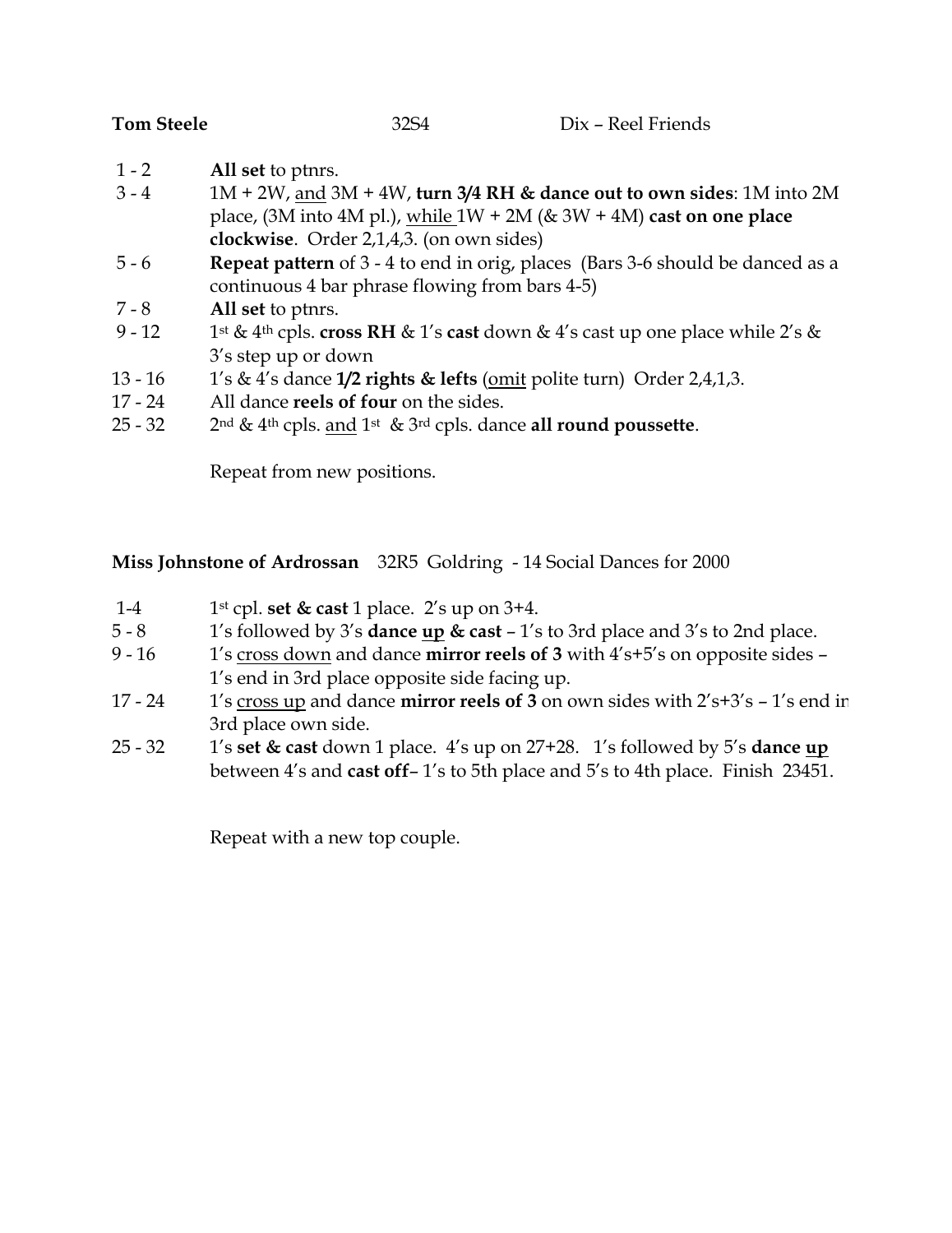## **The Machine Without Horses** 32J3 12/12

- 1 4 1st cpl. **set & cast off** one place. 2's step up on 3+4.
- $5 8$  1st & 3<sup>rd</sup> cpls. dance **right hands across**.
- 9 12 1st cpl. **set & cast up** one place. 2's step down on  $11+12$ .
- 13 16 1st & 2nd cpls. dance **left hands across**.
- 17 24 1st cpl., followed by 2nd cpl., **dance down** between 3rd cpl. & **cast up** round them. **Dance up** to the top and **cast off** into 2nd place, while 2's dance up to the top.
- 25 32 2nd & 1st cpls. dance **rights & lefts.**

Repeat, having passed a couple.

|  | The Wind on Loch Fyne | 32S3 - Triangular set | Dunedin Book 1 |
|--|-----------------------|-----------------------|----------------|
|--|-----------------------|-----------------------|----------------|

Number clockwise, 1st cpl. facing down

- 1 4 1st cpl. giving LH **cross down**, pass 1W between 2's, 1M between 3's and **meet** joining nearer hands briefly
- 5 8 1's **dance up** between 2M +3W, cast up (1W round 2W, 1M round 3M), **meet & turn** by the right 1/2 way. All face partners.
- 9 16 All dance **interlocking reels of 4** (pass partner right shoulder, next left shoulder, pass right round next & acknowledging ptnr. turn about to return , finally **turning partner** 3/4 by the right), finishing M inside, W outside
- 17 18 Men **LH across** 2 places on while W dance clockwise 1 place round outside the set
- 19 20 All **turn** RH
- 21 24 **Repeat** bars 17-20 from new positions, ending in triangle
- 25 26 1's, 2's, 3's **set**
- 27 28 **6 hands round** to the left
- 29 30 All **turn** partner BH
- 31 32 **6 hands round** to the left.

Repeat from new position.